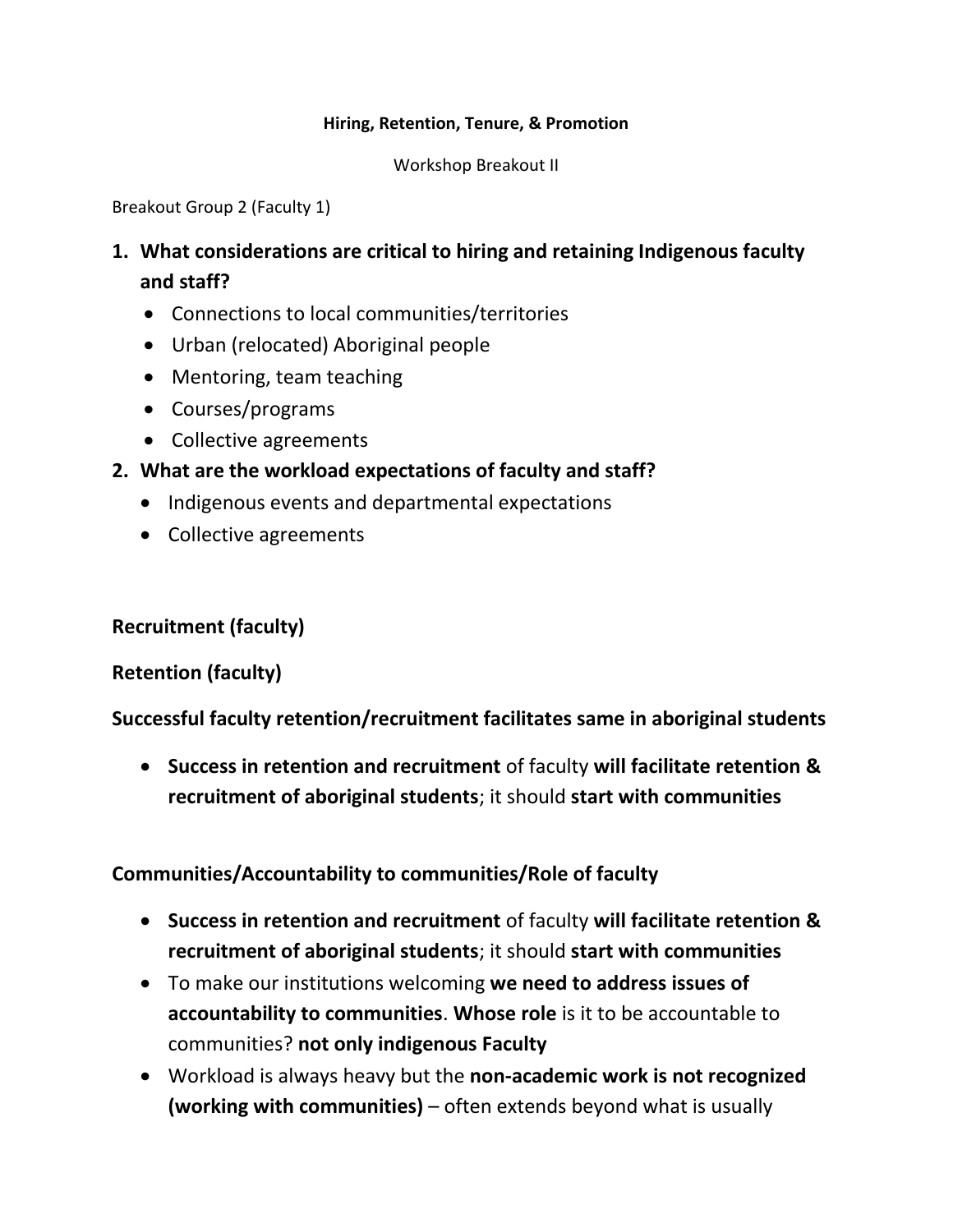defined and recognized as "service"; **this kind of work with communities** should receive different weighing because it is **more demanding than typical service – it is invisible workload** (what it takes to make students come to the program is not recognized) – **how do we quantify and reward** this kind of work?

 The universities today are about "diversity" metrics (getting more grants to increase diversity, etc.), **but support mechanisms are missing for the indigenous Faculty and students** we bring into our institutions. Not enough to recruit; **we must support indigenous faculty**, graduate and undergraduate students. **Indigenous faculty become the mentors but they get overloaded.** 

# **Accountability**

 To make our institutions welcoming we need to address issues of accountability to communities. Whose role is it to be accountable to communities? not only indigenous Faculty

# **Welcoming Place**

 To make our institutions welcoming we need to address issues of accountability to communities. Whose role is it to be accountable to communities? not only indigenous Faculty

# **Proactivity**

- Our efforts to retain indigenous faculty and students are actually quite low, we need to be more proactive
- Recruitment: take an active role rather than just post an opening; go to the communities and actively encourage people to apply; they may not have the courage to apply; build up community awareness of the position

# **Team teaching**

Need to bring indigenous & non-indigenous faculty in team-teaching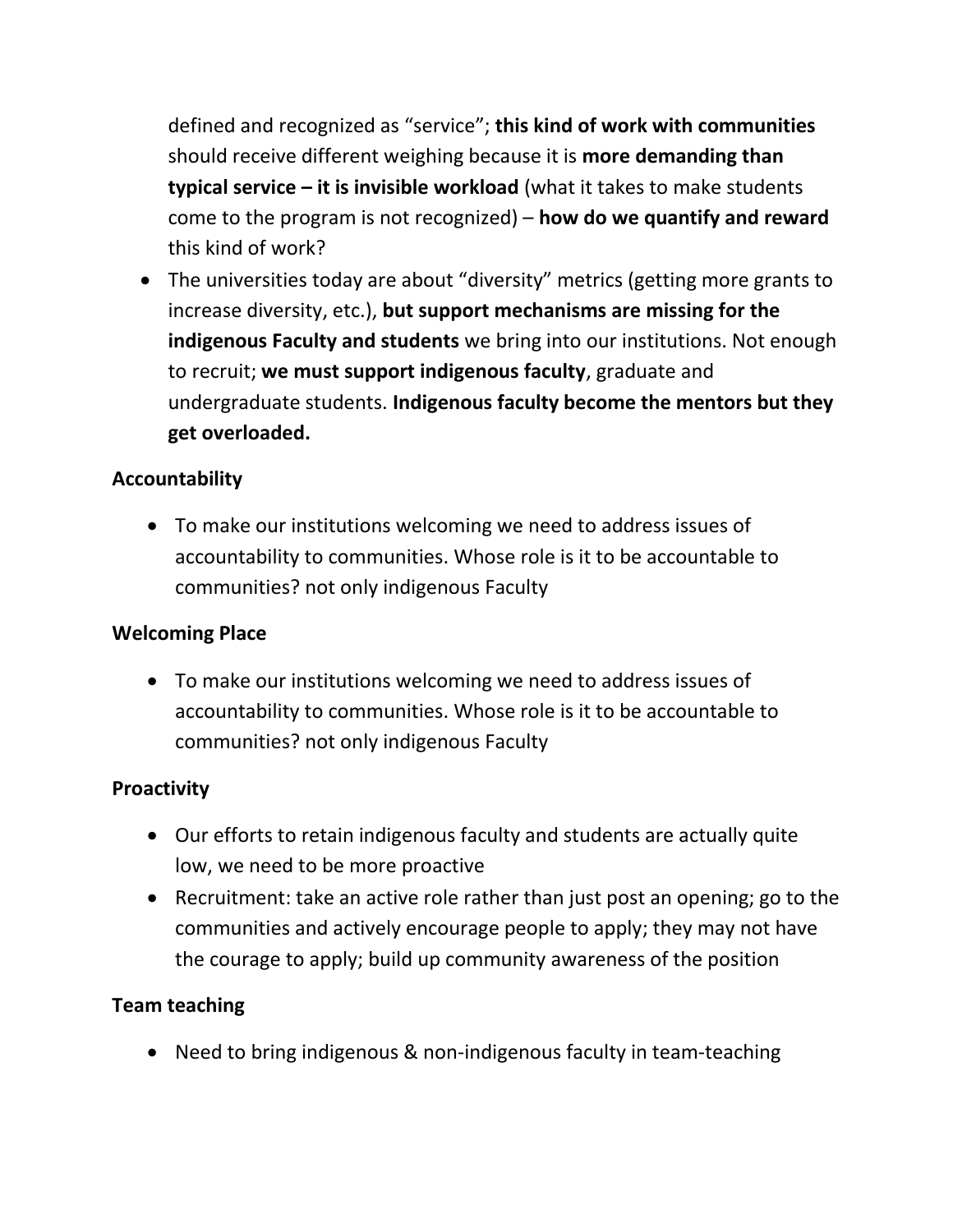### **Long term approach**

• This will be a long process—we need to take a long-term approach

### **Coordinated strategy**

We need a coordinated strategy to be effective

## **Orientation:**

## **Formal and informal rules explained to new indigenous faculty**

- Orientation: We need to explain the formal and informal rules of the institution to new indigenous faculty
- An "orientation" to support new faculty should be put in place.
- $\bullet$

# **Indigenous faculty/expectations**

- The token aboriginal faculty member gets loaded with all the expectations; concerns about burnout;
- Comment from The Office for Student Success we need to do more to support students as well
- The universities today are about "diversity" metrics (getting more grants to increase diversity, etc.), **but support mechanisms are missing for the indigenous Faculty and students** we bring into our institutions. Not enough to recruit; **we must support indigenous faculty**, graduate and undergraduate students. **Indigenous faculty become the mentors but they get overloaded.**

 $\bullet$ 

# **Indigenous faculty and fear**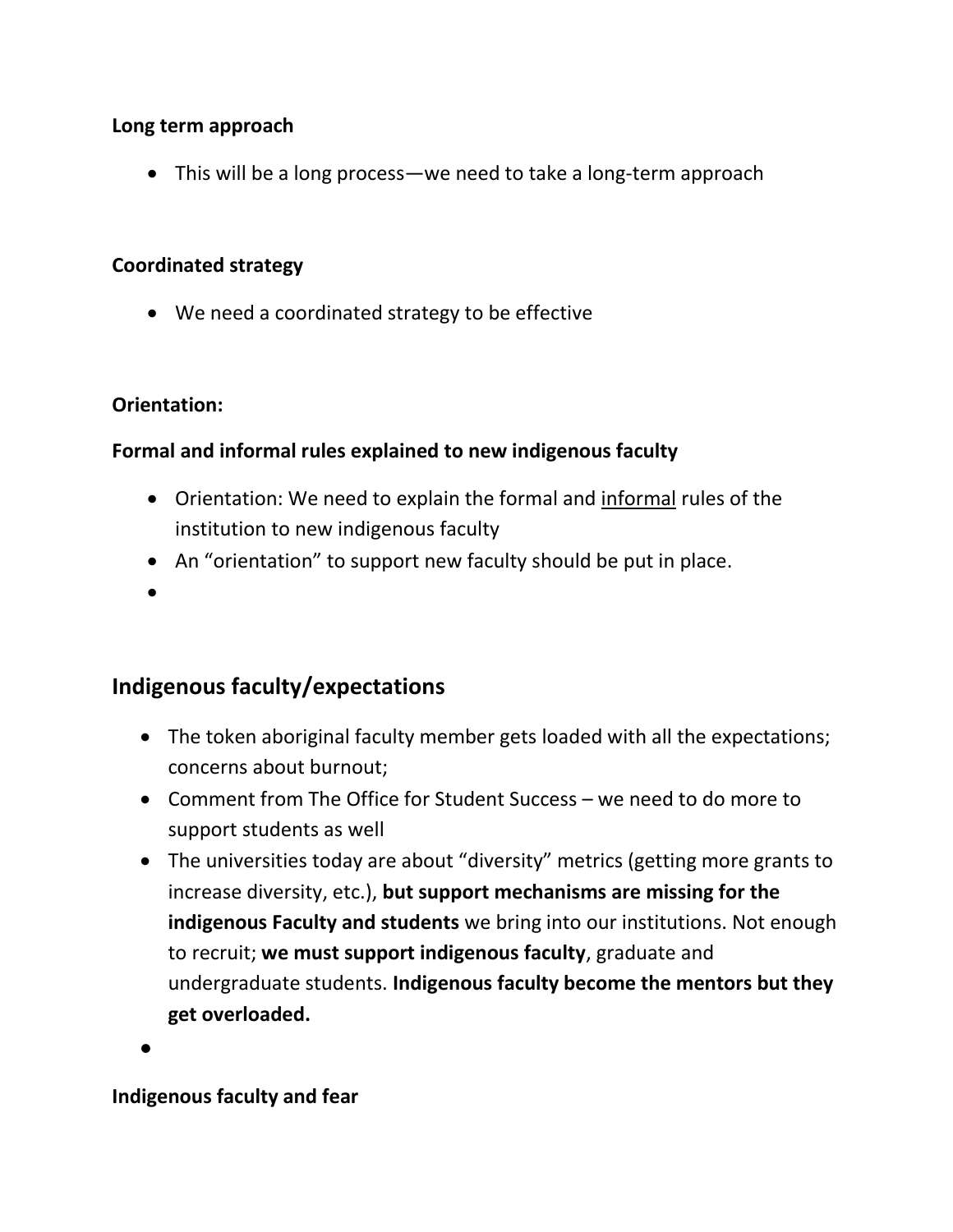• Indigenous faculty live in a visceral and constant fear in academic institutions; evaluations by students often say there's too much indigenous content; what impact does this have on evaluation of tenure dossier?

#### **Indigenous faculty and evaluation**

• ; evaluations by students often say there's too much indigenous content; what impact does this have on evaluation of tenure dossier?

#### **Indigenous faculty and mentoring**

Need for indigenous faculty to work interdisciplinary & mentor each other

#### **Indigenous faculty and interdisciplinarity**

• Need for indigenous faculty to work interdisciplinary & mentor each other

### **Indigenous staff**

• Reach out to indigenous staff in the various disciplines,

#### **Indigenous content**

• evaluations by students often say there's too much indigenous content; what impact does this have on evaluation of tenure dossier?

#### **Tenure**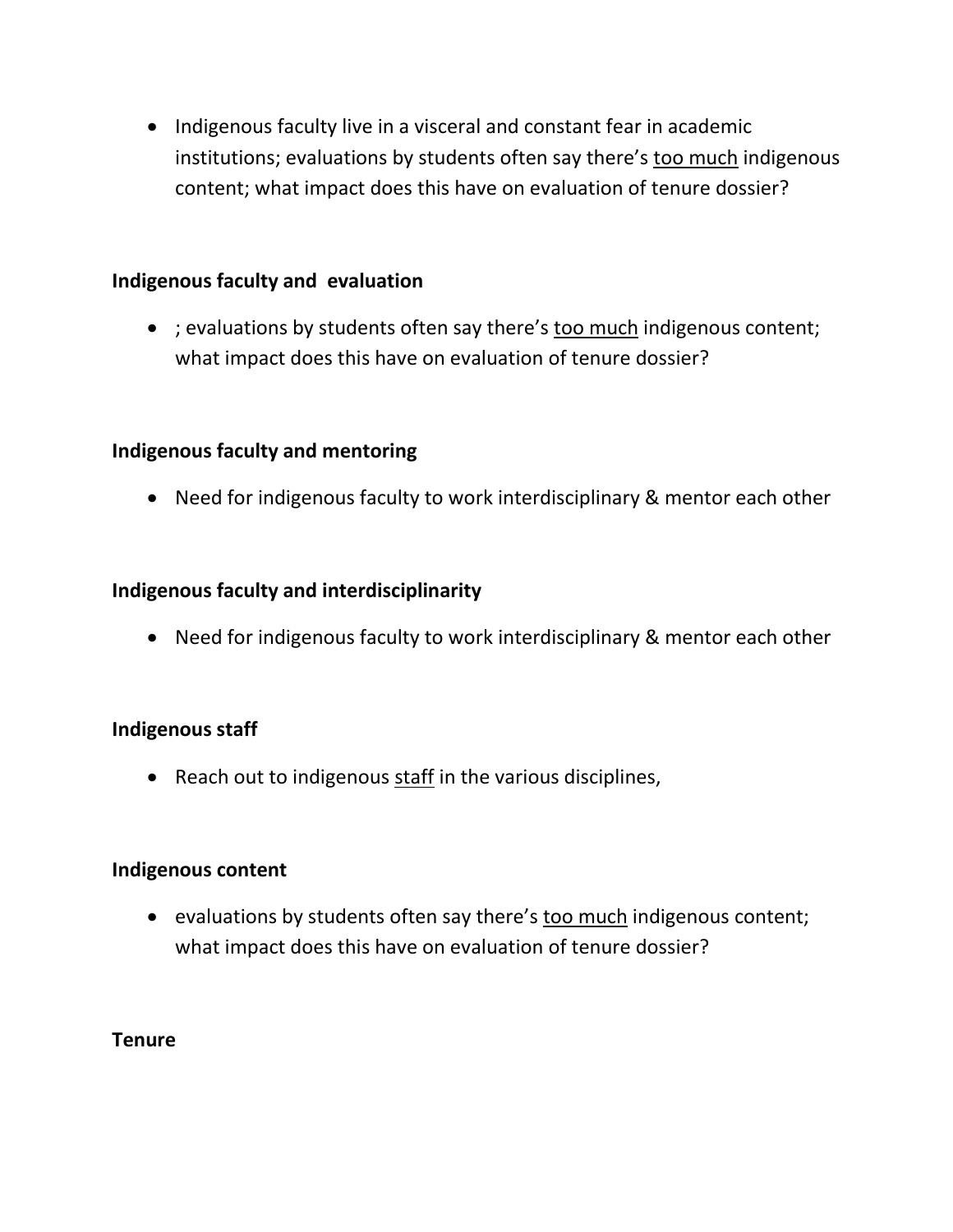- Evaluations by **students often say there's too much indigenous content**; what impact does this have on evaluation of tenure dossier?
- We need to get rid of tenure; it's used to get rid of people; we need more proactive ways **of assessing indigenous faculty**

### **Department head committed to indigenous concerns/issues?**

- Be careful in identifying dep't head, that s/he is committed to indigenous concerns and issues
- Be aware of administrators who thrive on divisiveness

## **Beware of administrators who thrive on divisiveness**

**Hiring**

### **"Fit" with the department**

### **Discrimination**

Questions of "fit" ("fit with the department") can border on discrimination

# **Colonialism and fit: Critical examination of department's practice**

 Use themes like "colonialism" to facilitate "fit" and challenge departments to examine critically their practice

### **Self- reflection in hiring**

# **Recognition of alternative forms of education/qualification**

 Recognize and value alternative forms of education/qualification: not only PhD but culturally relevant training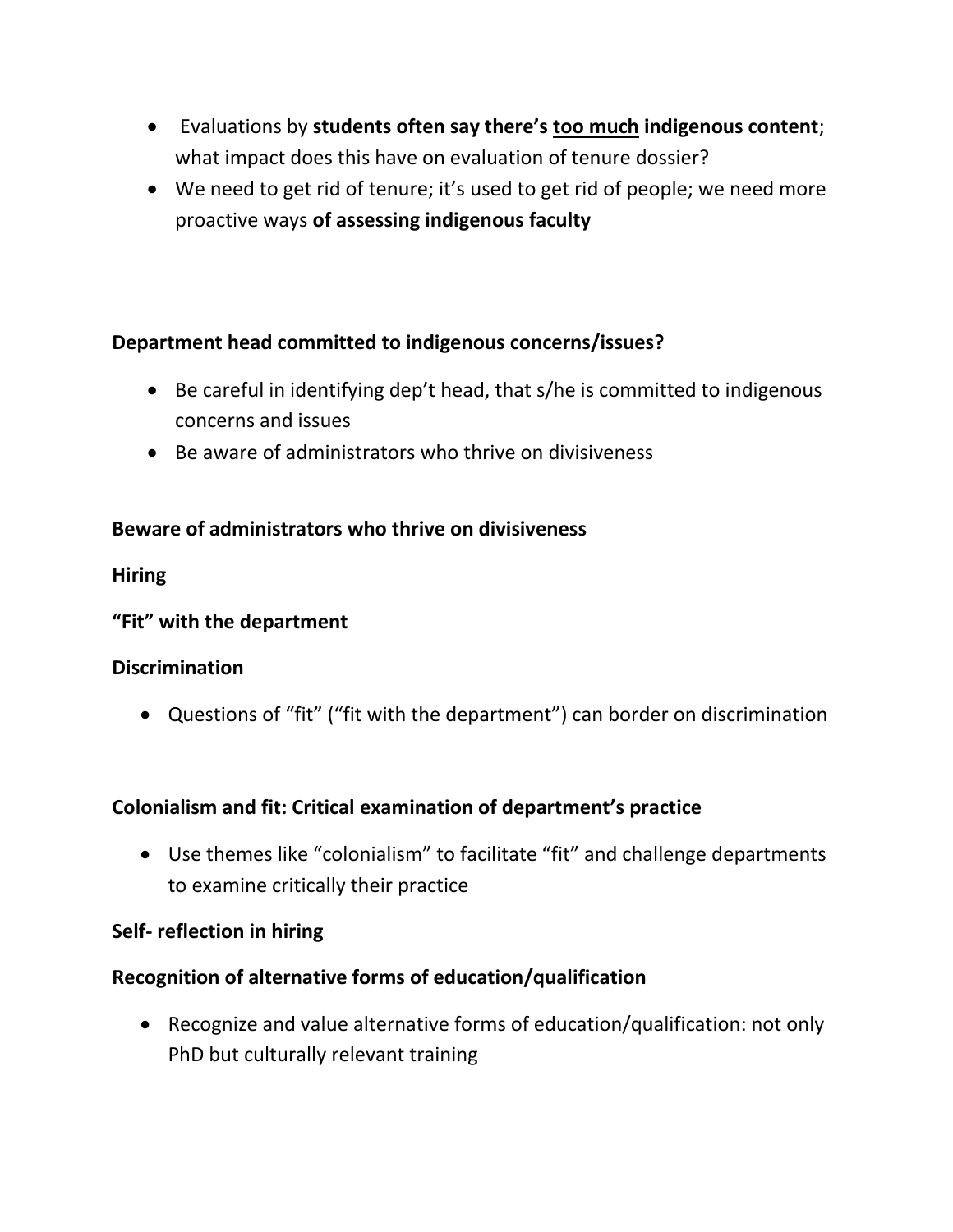# **Culturally relevant training**

 Recognize and value alternative forms of education/qualification: not only PhD but culturally relevant training

#### **Tokenism**

- The token aboriginal faculty member gets loaded with all the expectations;
- concerns about burnout;
- Departments need to be willing to be self-reflective about who they hire, and how they treat the "token" aboriginal scholar in their dep't
- One aboriginal person does not represent everyone (different nations, etc.)

#### **Active Role in Recruitment**

- Recruitment: take an active role rather than just post an opening;
- go to the communities and actively encourage people to apply; they may not have the courage to apply
- build up community awareness of the position

#### **Community awareness of positions**

 go to the communities and actively encourage people to apply; they may not have the courage to apply; build up community awareness of the position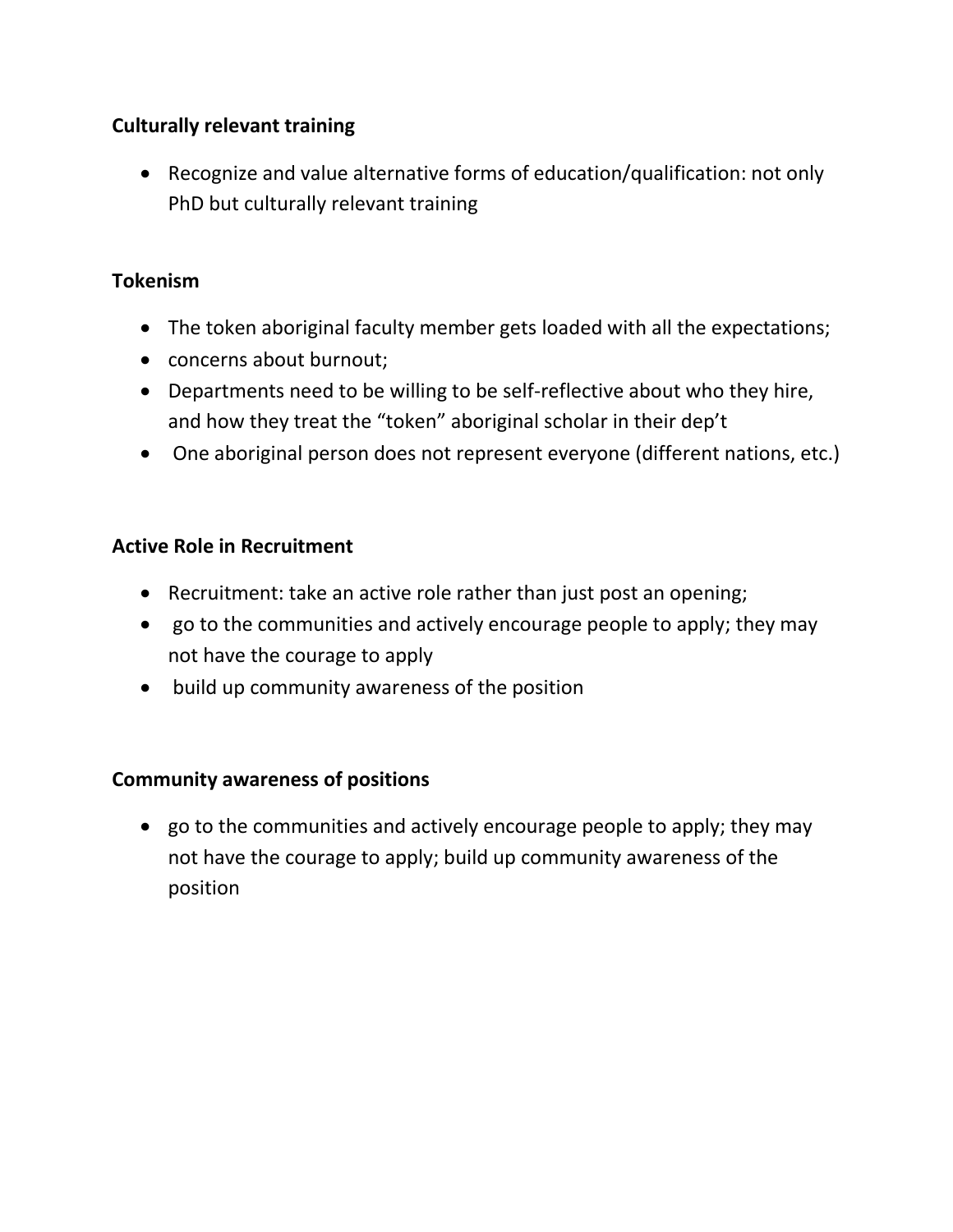# **Workload Academic**

# **Workload non-academic/how to quantify/more than typical service**

- Workload is always heavy but the **non-academic work is not recognized (working with communities)** – often extends beyond what is usually defined and recognized as "service";
- **this kind of work with communities** should receive different weighing because it is **more demanding than typical service – it is invisible workload**
- (what it takes to make students come to the program is not recognized)  $$ how do we quantify and reward this kind of work?
- The universities today are about "diversity" metrics (getting more grants to increase diversity, etc.), **but support mechanisms are missing for the indigenous Faculty and students** we bring into our institutions.
- Not enough to recruit; **we must support indigenous faculty**, graduate and undergraduate students.
- **Indigenous faculty become the mentors but they get overloaded.**

### **"Service" to community**

- **this kind of work with communities** should receive different weighing because it is **more demanding than typical service – it is invisible workload** (what it takes to make students come to the program is not recognized) – how do we quantify and reward this kind of work?
- The universities today are about "diversity" metrics (getting more grants to increase diversity, etc.), **but support mechanisms are missing for the indigenous Faculty and students** we bring into our institutions. Not enough to recruit; **we must support indigenous faculty**, graduate and undergraduate students. **Indigenous faculty become the mentors but they get overloaded.**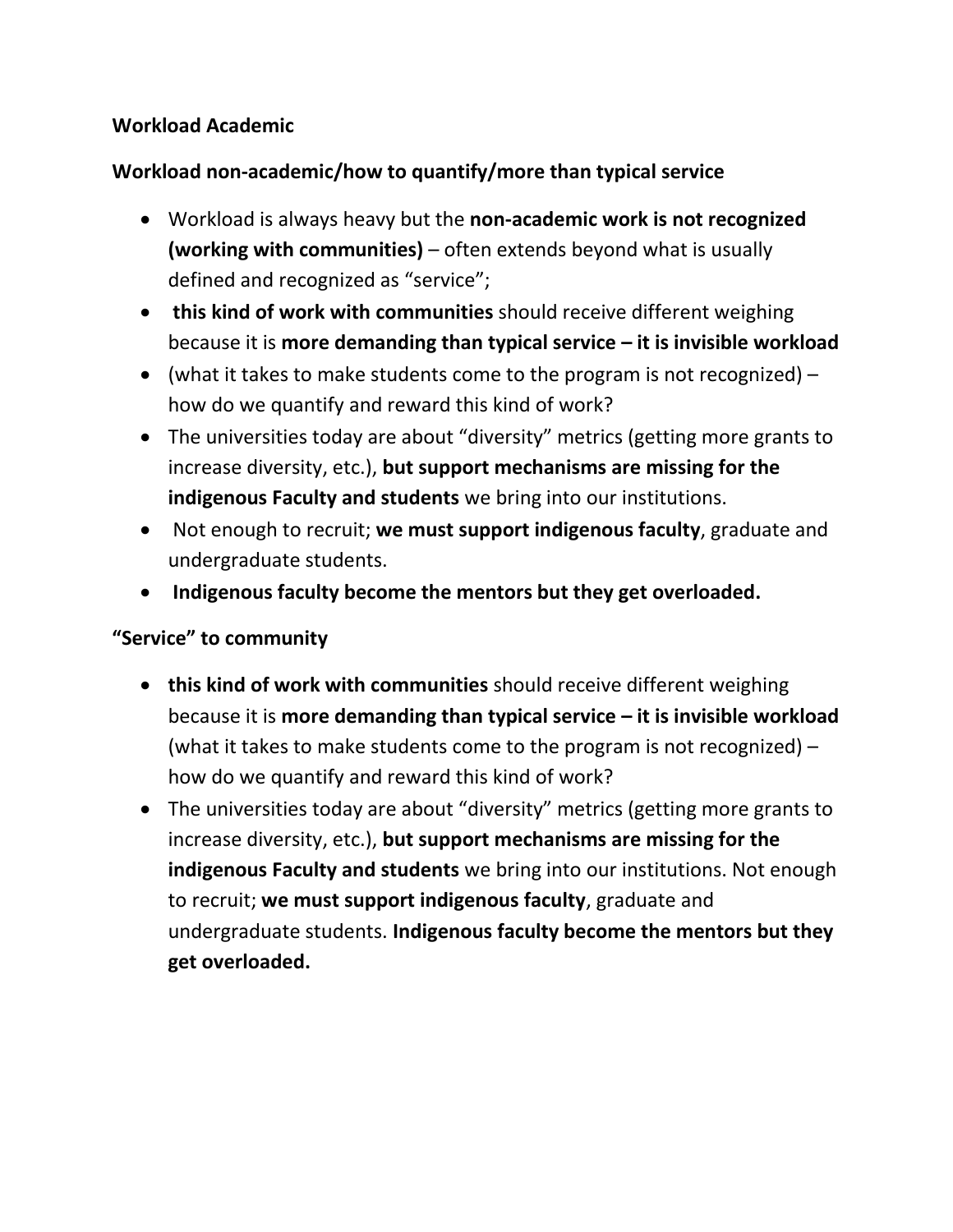# **Collective agreements and special qualification/community experience/seniority**

- Collective agreements (CA): help people negotiate, not only for their job, but for tenure, etc…; **offer training similar to courses graduate students receive on how to interview for a job**
- CA don't take into account **community experience**, in **definition of seniority, for instance**

#### **Communities**

#### **Retention**

#### **Burnout**

### **Diversity metrics**

- The universities today are about "diversity" metrics (getting more grants to increase diversity, etc.), **but support mechanisms are missing for the indigenous Faculty and students** we bring into our institutions.
- Not enough to recruit; **we must support indigenous faculty**, graduate and undergraduate students.
- **Indigenous faculty become the mentors but they get overloaded.**

### **Student Success**

### **Support mechanisms for indigenous faculty and students**

 The universities today are about "diversity" metrics (getting more grants to increase diversity, etc.), **but support mechanisms are missing for the indigenous Faculty and students** we bring into our institutions. Not enough to recruit; **we must support indigenous faculty**, graduate and